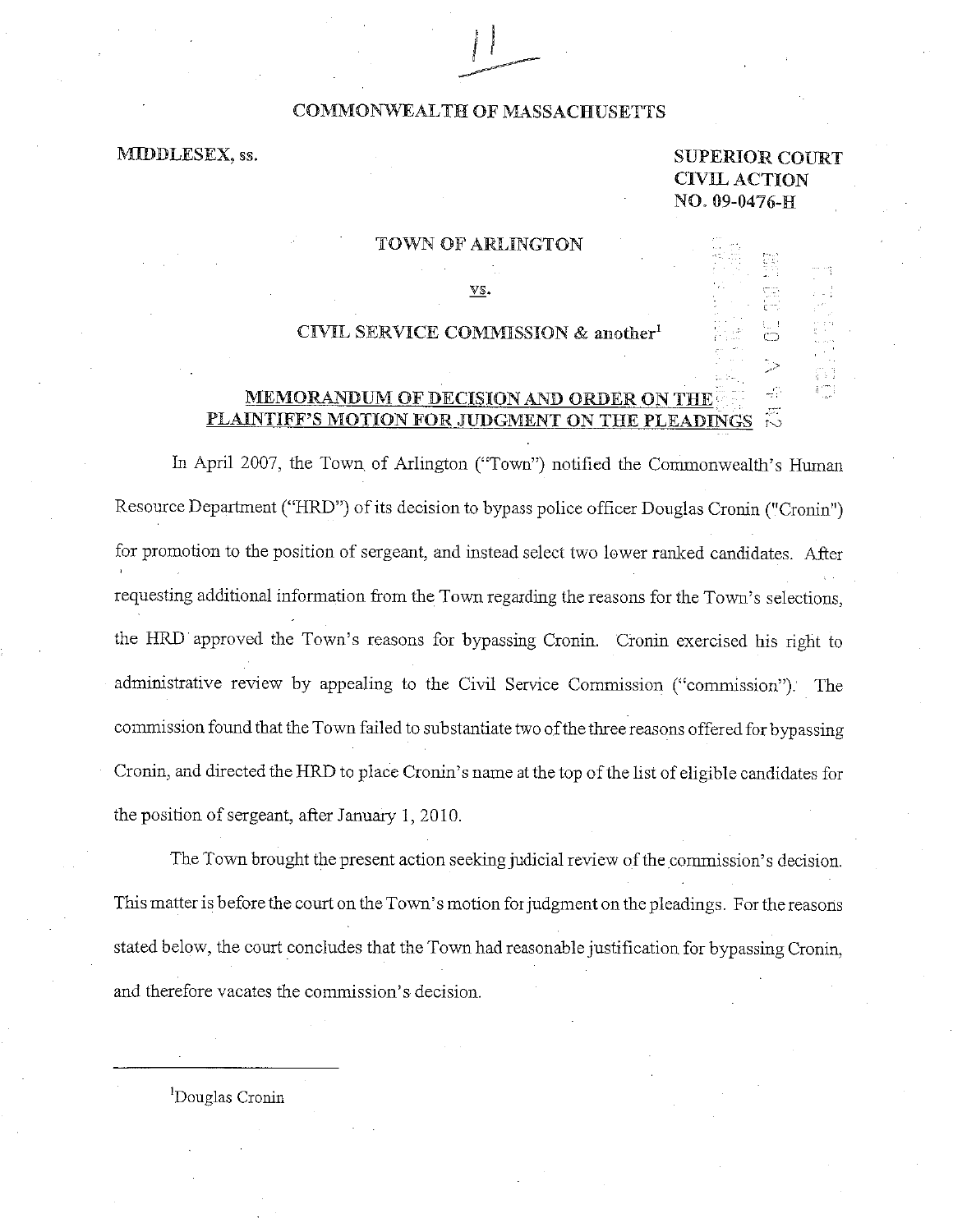## **BACKGROUND**

In February 2007, the Town requested a list of certified promotional candidates from the HRD in order to promote two of its patrol officers to the position of sergeant. The HRD returned a list of candidates and their rankings. Cronin was the highest ranked candidate with a score of 94, while the second and third ranked officers scored 82 and 80, respectively.

The Town convened a three-member panel to interview the top five candidates for the two vacant positions. The panel asked each of the candidates an identical set of predetermined interview questions, and then asked follow-up questions relevant to the candidate's responses. Following the interviews, the panel discussed each candidate's interview performance and overall qualifications, and ultimately decided to bypass Cronin in favor of the second and third ranked candidates.

By letter dated April 3, 2007, the Town submitted its reasons for bypassing Cronin to the HRD. The Town's reasons generally consisted of three main concerns: (1) lack of supervisory experience, (2) prior incidents involving disciplinary action, and (3) use of discretion and common sense when enforcing the law. With respect to the third category, the Town expressed concern regarding Cronin's ability to assume the supervisory position of a police sergeant.

The commission concluded that the Town had failed to substantiate the first two reasons for bypassing Cronin. Specifically, the commission found that none of the candidates had supervisory experience, and that the Town had included that reason by mistake. Regarding allegations of misconduct, the commission found that the Town failed to substantiate some of the allegations and that incomplete information had been provided to the HRD with respect to others, including occasions where Cronin had been exonerated of any wrongdoing. The commission therefore rejected these two reasons as justification for bypassing Cronin.

-2-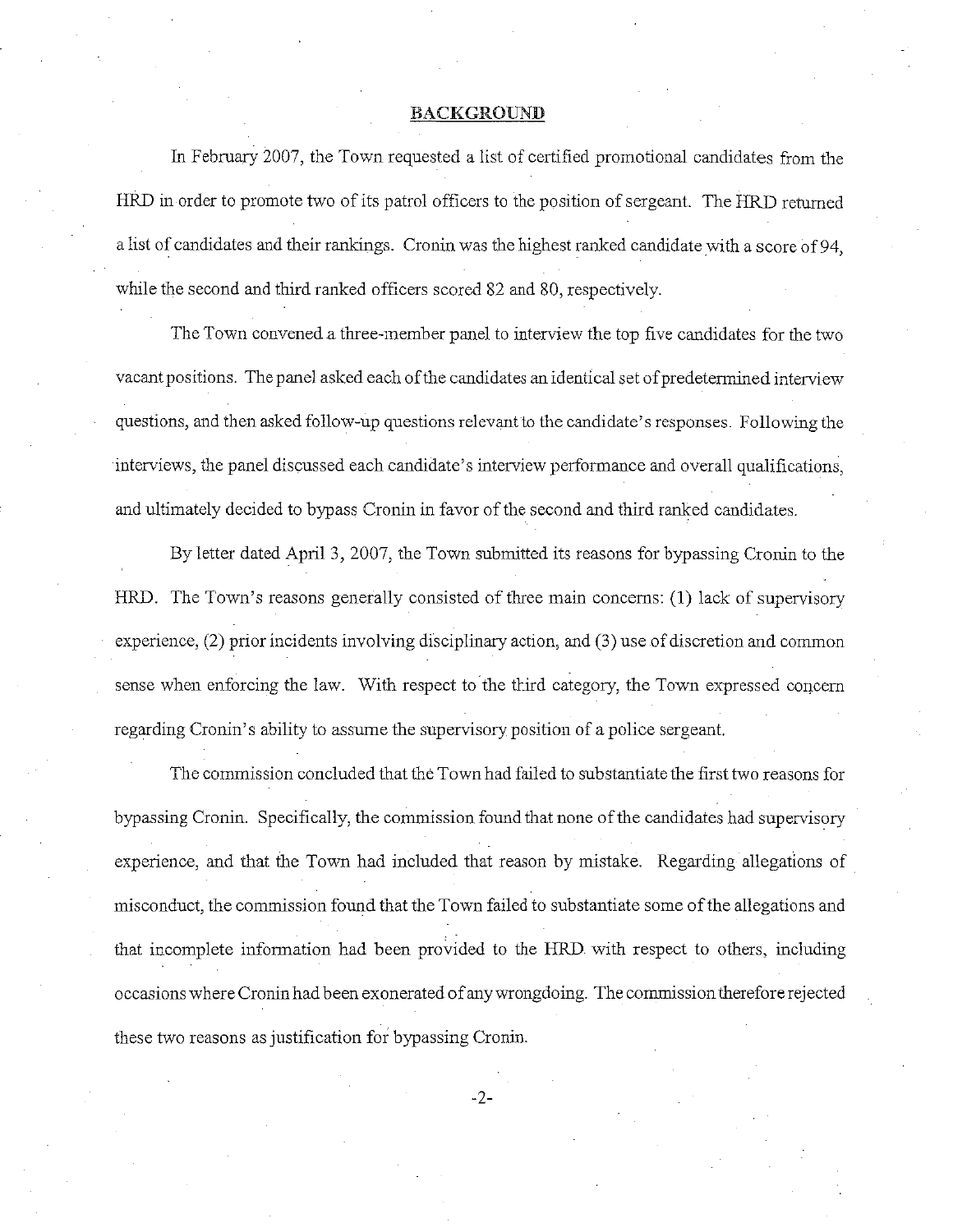With respect to Cronin's judgment in enforcing the law, however, the commission found that Cronin displayed a rigid, "by the book" mentality, which constituted a legitimate consideration when detennining whether to promote him to a leadership position. In response to a hypothetical question posed to Cronin at his interview, for example, he responded that he would remove a grandmother from a public park if present after hours, noting that the law could be changed to permit otherwise. Based on Cronin's interview responses and testimony, the commission expressed concern that Cronin "seemed to relish ensuring compliance with the letter of local bylaws and challenging local officials to change these bylaws if they didn't want them strictly enforced." (R. at 386.)

Although the commission found Cronin's "rigidity" to justifiably cause the Town concern, it was "troubled"bythe Town's inclusion in its report to the HRD of disciplinary incidents for which Cronin had been exonerated. The commission also criticized the Town for failing to consider the wide differential between Cronin's ranking (94) and the scores of the other leading candidates (82 and 80). The commission therefore decided to "allow in.part" Cronin's appeal, and directed the HRD to place his name "at the top of the first list of eligible candidates for the position of sergeant issued to the Town of Arlington after January 1, 2010 to allow [Cronin] to be given at least one additional consideration for a sergeant position in the Town of Arlington." (R. at 388.) This decision was expressly intended to "recognize the Town's failure to substantiate two of the three reasons proffered for bypassing [Cronin] and their failure to consider, at all, the difference in civil service scores between [Cronin] and the selected candidates, while also recognizing the very real, palpable, rigidity of [Cronin] that has given the Town such concern." (R. at 388.)

-3-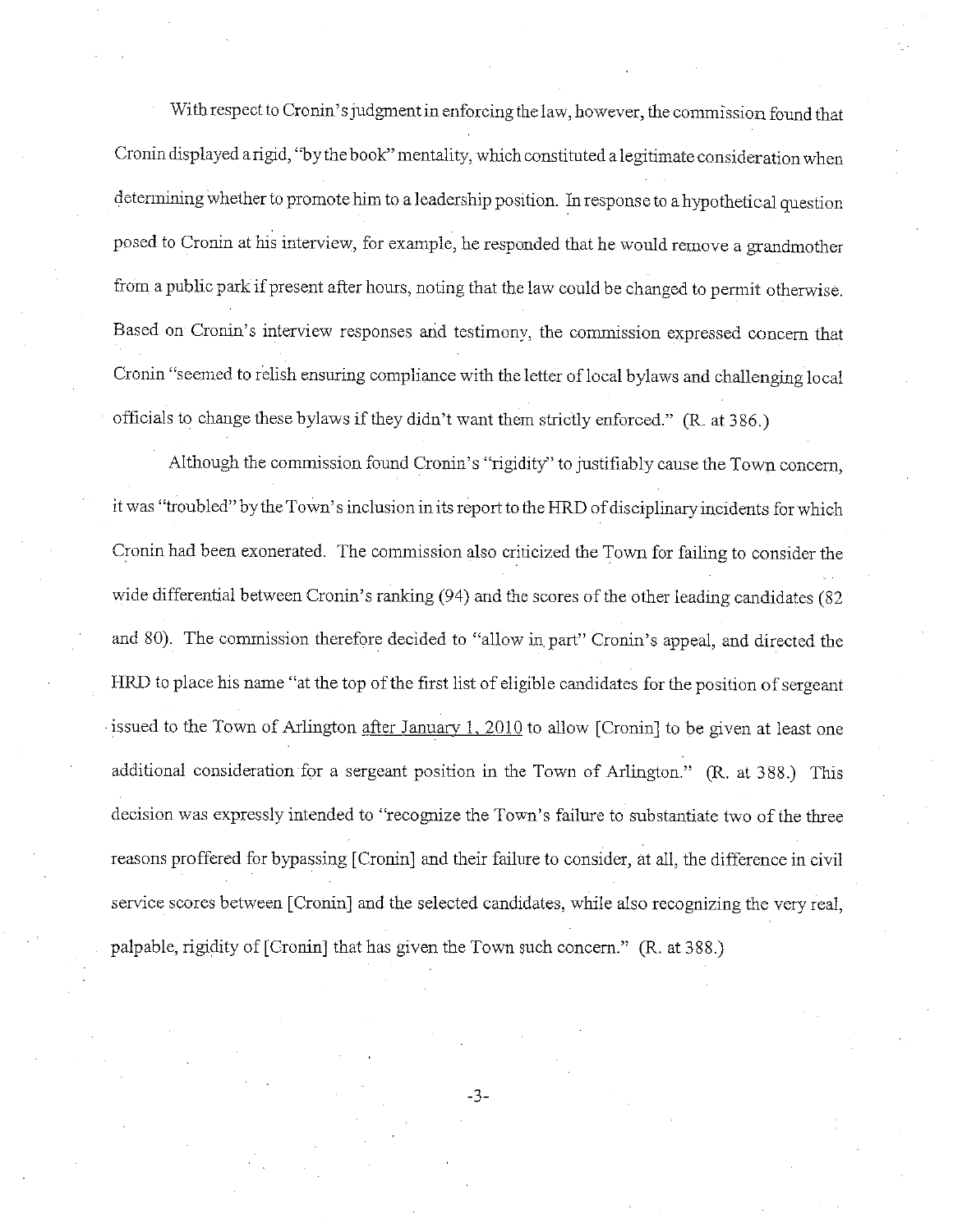#### **DISCUSSION**

Any party aggrieved by a decision of the Civil Service Commission may obtain judicial review in the Superior Court. G. L. c. 31, § 44. In reviewing the commission's decision, this court is required to "give due weight to the experience, technical competence, and specialized knowledge of the [commission], as well as to the discretionary authority conferred upon it." G. L. c. 30A, § 14(7); see also G. L. c. 31, § 44 (judicial review of commission's decision is governed by G. L. c. 30A, § 14). The Town, as the appealing party, bears the burden of proving that the commission's decision is invalid. Brackett v. Civil Serv. Comm'n, 447 Mass. 233, 242 (2006).

"[I]nreviewing employment actions of appointing authorities, the role and jurisdiction of the commission is to detennine whether the appointing authority has sustained its burden of proving that there was reasonable justification for the employment action." Burlington v. McCarthy, 60 Mass. App. Ct. 914, 915 (2004). In this context, "reasonable justification" means "done upon adequate reasons sufficiently supported by credible evidence, when weighed by an unprejudiced mind, guided by common sense and by correct rules of law." Cambridge v. Civil Serv. Comm'n, 43 Mass. App. Ct. 300, 304 (1997). The commission must make its assessment with a "focus on the fundamental purposes of the civil service system-to guard against political considerations, favoritism, and bias in govemmental employment decisions .... " Id.

Pursuant to G. L. c. 31, § 27, "[i]f an appointing authority makes an original or promotional appointment from a: [ certified list of eligible persons J of any qualified person other than the qualified person whose name appears highest, and the person whose name is highest is willing to accept such appointment, the appointing authority shall immediately file with the administrator a written statement of his reasons for appointing the person whose name was not highest." Where the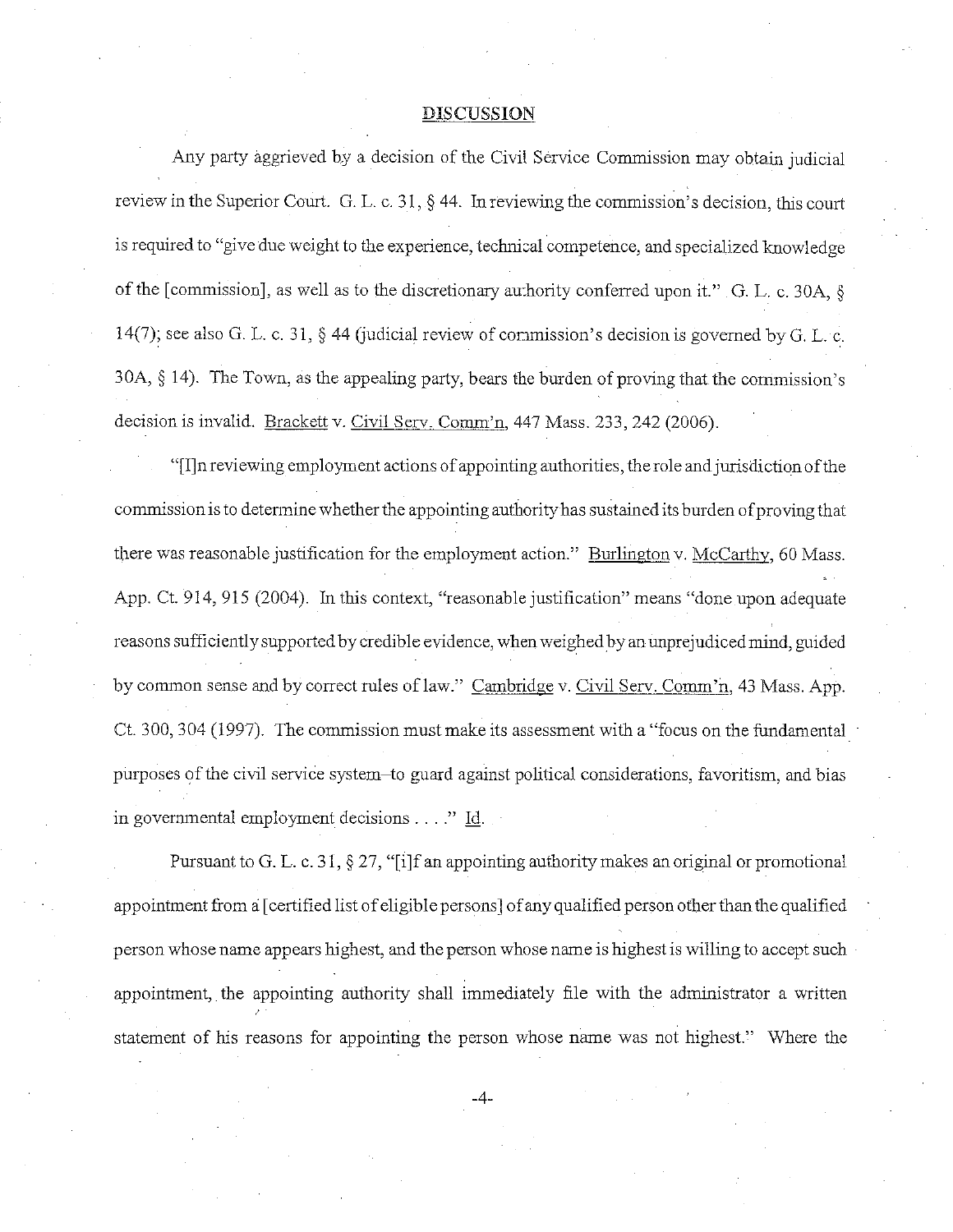appointing authority provides reasonable justification for the bypass, consistent with basic merit principles,<sup>2</sup> the commission may not substitute its judgment for that of the appointing authority. Cambridge, 43 Mass. App. Ct. at 304. This limitation on the commission's authority protects the broad discretion vested in the appointing authority to select its employees. Id. at 304-305.

In the present case, neither the Town nor Cronin have challenged the commission's fmdings of fact. Rather, the Town seeks to set aside the commission's decision on the ground that it lacked the authority to grant Cronin relief because it found that the Town had substantiated a valid reason for bypass. Cronin, on the other hand, takes a different view of the commission's decision. He argues that the commission acted within its discretion in ordering relief because it ruled that the bypass was improper. The parties interpretations thus diverge on the central issue before the commission: whether the Town had reasonable justification for the action taken, that is, to bypass Cronin in favor of the second and third ranked candidates.

The parties' differing interpretations of the commission's ruling on this central issue is understandable. The commission's decision, although otherwise very thorough and articulate, never answered the question of whether the Town had reasonable justification for bypassing Cronin. Nor did the commission expressly hold that the bypass decision was improper or, conversely, that it was warranted under the circumstances. Rather, the commission "allowed in par<sup>t</sup>" Cronin's appeal, which begs the following question: What part of the Town's decision did the commission find objectionable?

It is clear from the body of the decision that the commission rejected two of the three reasons

-5-

<sup>&</sup>lt;sup>2"</sup>Basic merit principles" means, among other things, "assuring fair treatment of all applicants" and employees in all aspects of personnel administration" and protecting employees from "arbitrary and capricious actions." G. L. c. 31, § 1.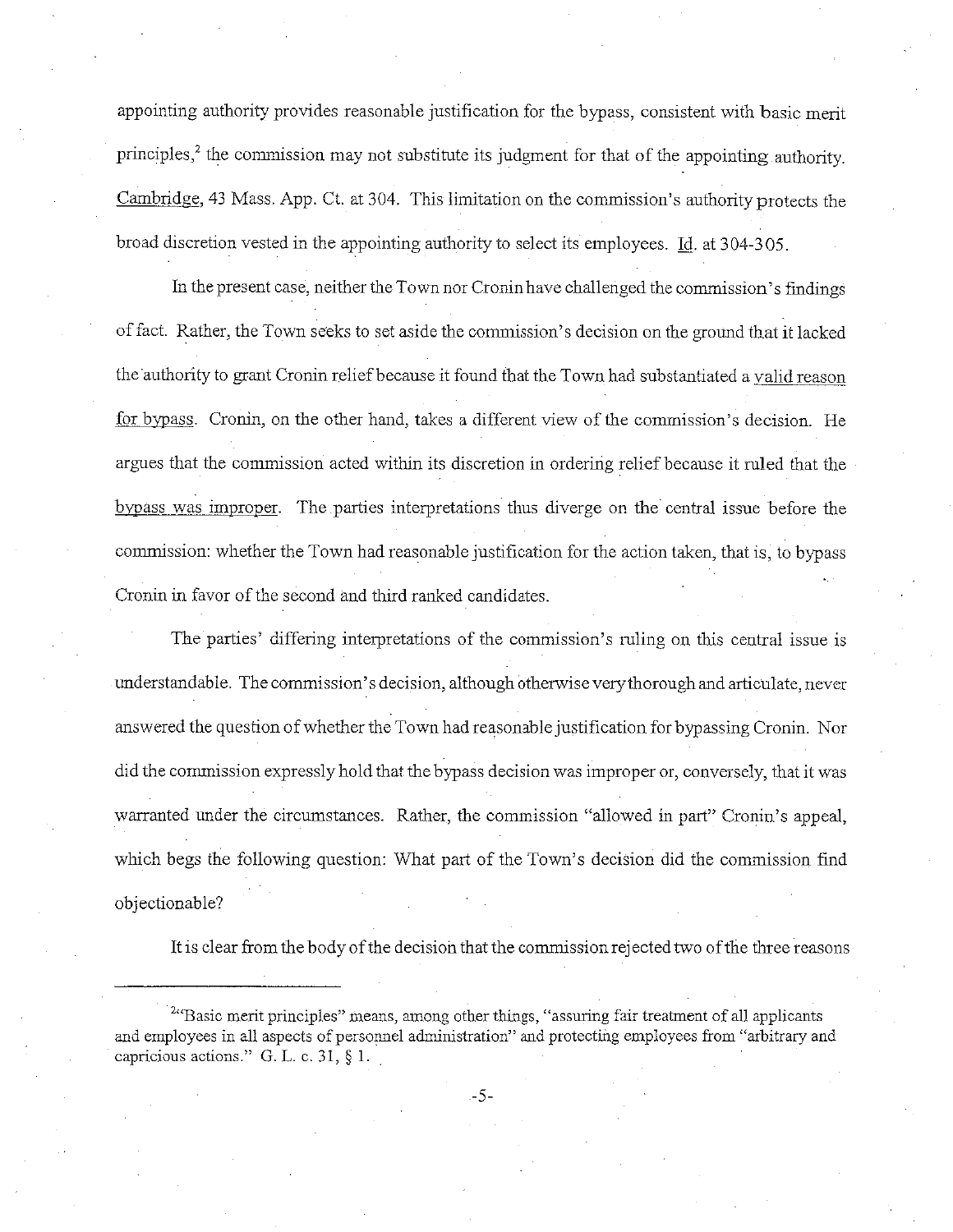for bypassing Cronin as adequate justification. Implicit in this finding is the commission's acceptance of the third reason as reasonable justification for Town's action. In fact, the commission acknowledged that the Town had legitimate concerns regarding Cronin's judgment, use of discretion, and ability to serve in a leadership position. Furthermore, the commission recognized that there was no evidence that the Town's bypass decision was based on improper motives. It is therefore apparent that the commission granted Cronin reliefbecause of flaws it identified in the bypass procedure, not because of inadequate justification for the bypass decision itself.

The question, then, is whether the commission may lawfully order Cronin's name to be placed at the top of the list of eligible candidates even though the Town had reasonable justification for its decision to bypass Cronin. The court concludes that it cannot. See Boston v. Buckley, 61 Mass. App. Ct. 1117 (2004) (overtuming commission's order to place candidate at top of certification list where Town had reasonable justification for bypass [ order pursuant to Rule 1 :28]); Burlington, 60 Mass. App. Ct. at 916 (same); Beverly v. Massachusetts Civil Serv. Comm'n, 25 Mass. L. Rptr. 599, 600 (Mass. Super. Ct. 2009) (same). In the valid exercise of its discretion, the Town was permitted to bypass Cronin based on legitimate concerns regarding his judgment and leadership qualities. Any failure on the part of the Town to substantiate some of its stated reasons in its report to the HRD did not have any material affect on Cronin since the Town was justified in bypassing him in favor of the other candidates. See Flynn v. Civil Serv. Comm'n, 15 Mass. App. Ct. 206, 210 (1983) (noting that "since the same promotions would have been made had the [appointing authority] meticulously followed the [selection process], any infraction cannot be considered material insofar as the [bypassed candidates] are concerned"). Where there was reasonable justification for the Town's decision, and no evidence of bias or improper motive, the

-6-